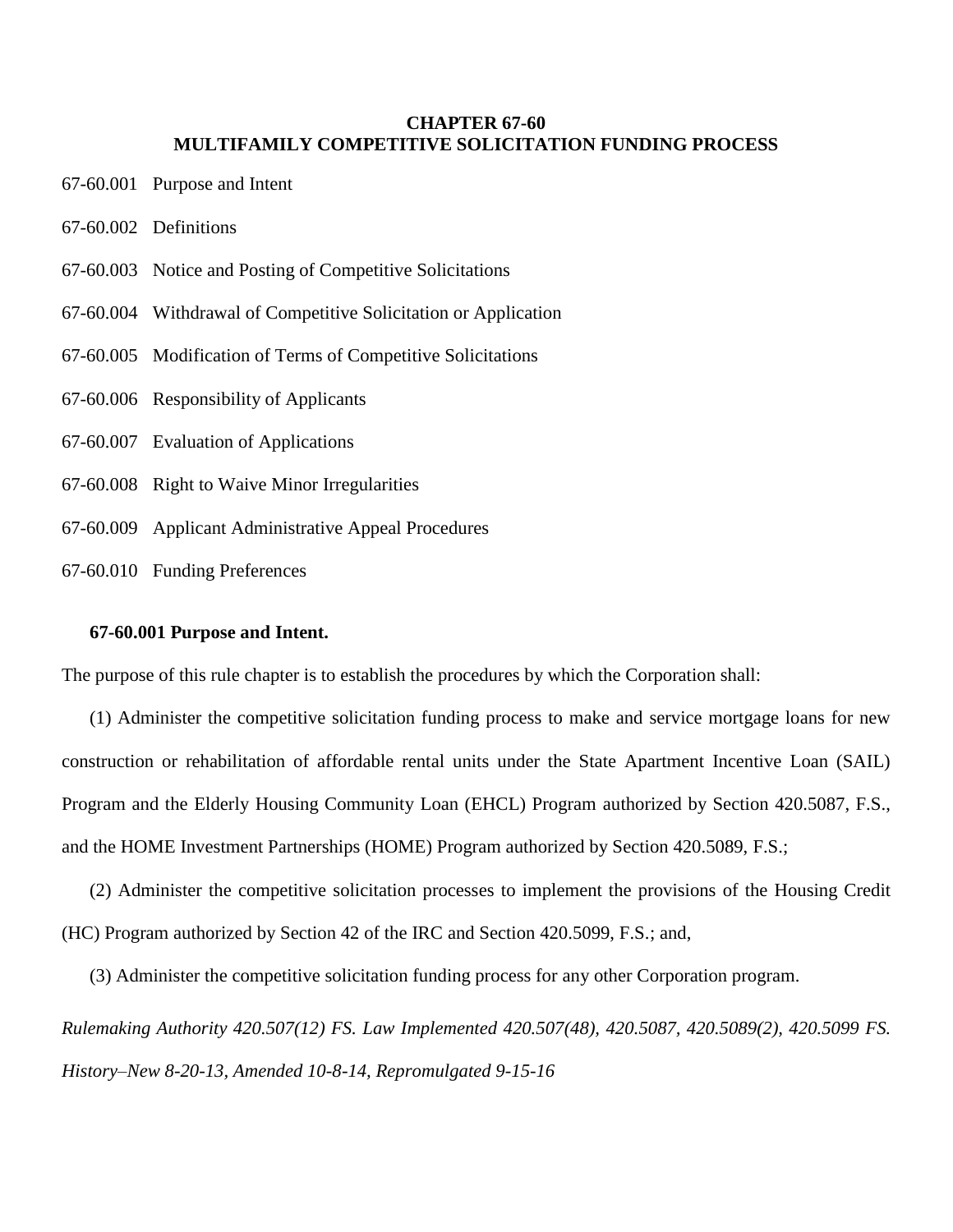## **67-60.002 Definitions.**

(1) "Applicant" means any person or legal entity of the type and with the management and ownership structure described herein that is seeking a loan or funding from the Corporation by submitting an Application or responding to a competitive solicitation pursuant to this rule chapter for one or more of the Corporation's programs. Unless otherwise stated in a competitive solicitation, as used herein, a 'legal entity' means a legally formed corporation, limited partnership or limited liability company with a management and ownership structure that consists exclusively of all natural persons by the third principal disclosure level. For Applicants seeking Housing Credits, the Housing Credit Syndicator/Housing Credit investor need only be disclosed at the first principal disclosure level and no other disclosure is required. The terms 'first principal disclosure level' and 'third principal disclosure level' have the meanings attributed to them in the definition of "Principal" in Rule Chapters 67-21 and 67-48, F.A.C.

(2) "Application" means the sealed response submitted to the Corporation to participate in a competitive solicitation for funding pursuant to this rule chapter.

(3) "Board of Directors" or "Board" means the Board of Directors of the Corporation.

- (4) "Corporation" means the Florida Housing Finance Corporation as defined in Section 420.503, F.S.
- (5) "FAR" means the Florida Administrative Register.

(6) "Minor Irregularity" means a variation in a term or condition of an Application pursuant to this rule chapter that does not provide a competitive advantage or benefit not enjoyed by other Applicants, and does not adversely impact the interests of the Corporation or the public.

(7) "Website" means the Florida Housing Finance Corporation's website, the Universal Resource Locator (URL) for which is [www.floridahousing.org.](http://www.floridahousing.org/)

*Rulemaking Authority 420.507(12) FS. Law Implemented 420.507(48), 420.5087, 420.5089(2), 420.5099 FS. History–New 8-20-13, Repromulgated 10-8-14, Amended 9-15-16.*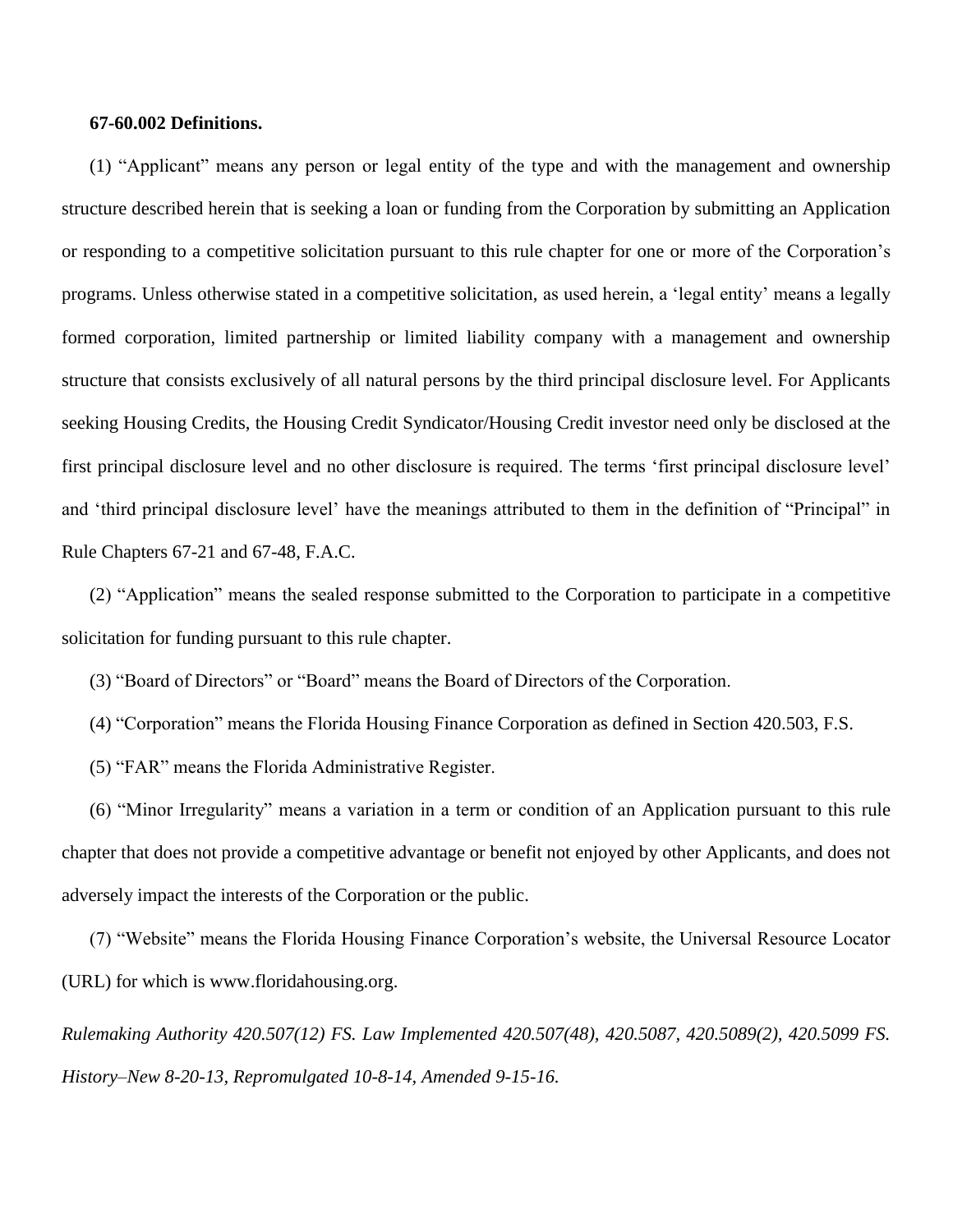## **67-60.003 Notice and Posting of Competitive Solicitations.**

(1) Public notice of any competitive solicitation pursuant to this rule chapter shall be given as provided herein and in advance of the due date of the Applications, to permit Applicants to prepare and submit Applications in a timely fashion. Notice shall include publication in the F.A.R.

(2) The Corporation shall post any competitive solicitation pursuant to this rule chapter on its website on or prior to the publication of the FAR notice. There will be a minimum of fourteen (14) days between the publication date of the notice in F.A.R. and the due date of the Applications. The competitive solicitation document shall describe the criteria utilized by the review committee in recommending developments for funding to the Board.

(3) Any notice or solicitation issued by the Corporation pursuant to this rule chapter shall be considered published at the date and time indicated on the Corporation website.

*Rulemaking Authority 420.507(12) FS. Law Implemented 420.507(48), 420.504, 420.5087, 420.5089(2), 420.5099 FS. History–New 8-20-13, Repromulgated 10-8-14, 9-15-16.*

## **67-60.004 Withdrawal of Competitive Solicitation or Application.**

(1) The Corporation may withdraw any competitive solicitation pursuant to this rule chapter at any time prior to the due date of the Applications when the withdrawal is determined by the Executive Director to be in the best interest of the Corporation or the public. Notice of such determination shall be posted on the Corporation's website and published in the next available volume of the F.A.R.

(2) Any Applicant may request withdrawal of its Application from a competitive solicitation by filing a written notice of withdrawal with the Corporation Clerk. For purposes of the funding selection process, the Corporation shall not accept any Application withdrawal request that is submitted between 5:00 p.m. (Eastern Time), on the last business day before the date the scoring committee meets to make its recommendations until after the Board has taken action on the scoring committee's recommendations, and such Application shall be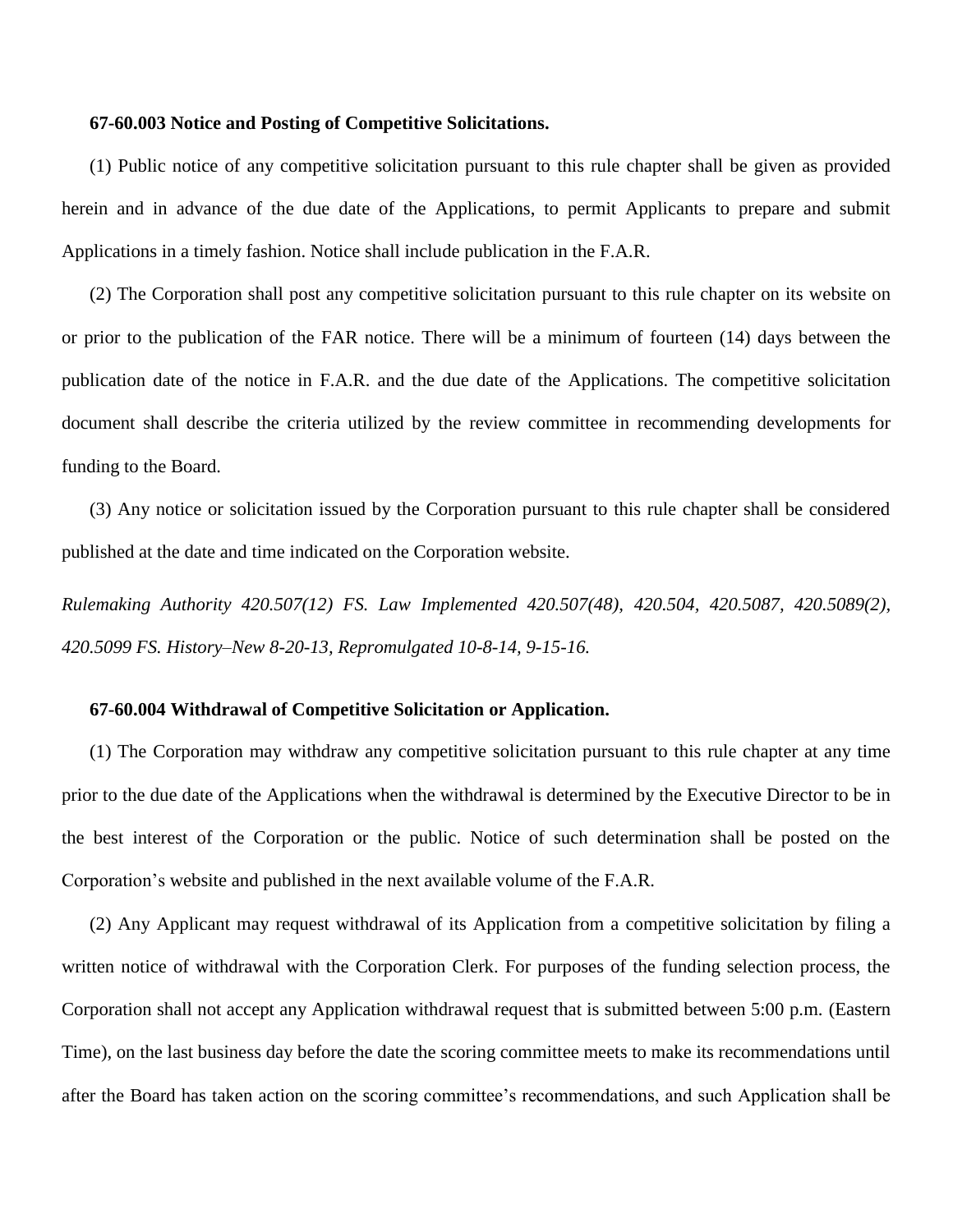included in the funding selection process as if no withdrawal request had been submitted. Any funding or allocation that becomes available after such withdrawal is accepted shall be treated as returned funds and disposed of according to the terms of that competitive solicitation.

(3) Fees submitted by Applicants as required by any competitive solicitation pursuant to this rule chapter are non-refundable.

*Rulemaking Authority 420.507(12) FS. Law Implemented 420.507(48), 420.5087, 420.5089(2), 420.5099 FS. History–New 8-20-13, Amended 10-8-14, Repromulgated 9-15-16.*

#### **67-60.005 Modification of Terms of Competitive Solicitations.**

The Corporation may modify the terms of any competitive solicitation pursuant to this rule chapter at any point prior to the due date of the Applications. A notice of modification will be posted on the Corporation's website. Any Applicant shall have at least seven (7) days from the date of the posting of the notice of the modification to submit or modify its Application.

*Rulemaking Authority 420.507(12) FS. Law Implemented 420.507(48), 420.5087, 420.5089(2), 420.5099 FS. History–New 8-20-13, Repromulgated 10-8-14, 9-15-16.*

## **67-60.006 Responsibility of Applicants.**

(1) The failure of an Applicant to supply required information in connection with any competitive solicitation pursuant to this rule chapter shall be grounds for a determination of nonresponsiveness with respect to its Application. If a determination of nonresponsiveness is made by the Corporation, the Application shall not be considered.

(2) At no time during the review and evaluation of any competitive solicitation issued under this rule chapter, commencing with the due date for submission of Applications and continuing until the Board renders a final decision on the competitive solicitation, may Applicants or their representatives contact Board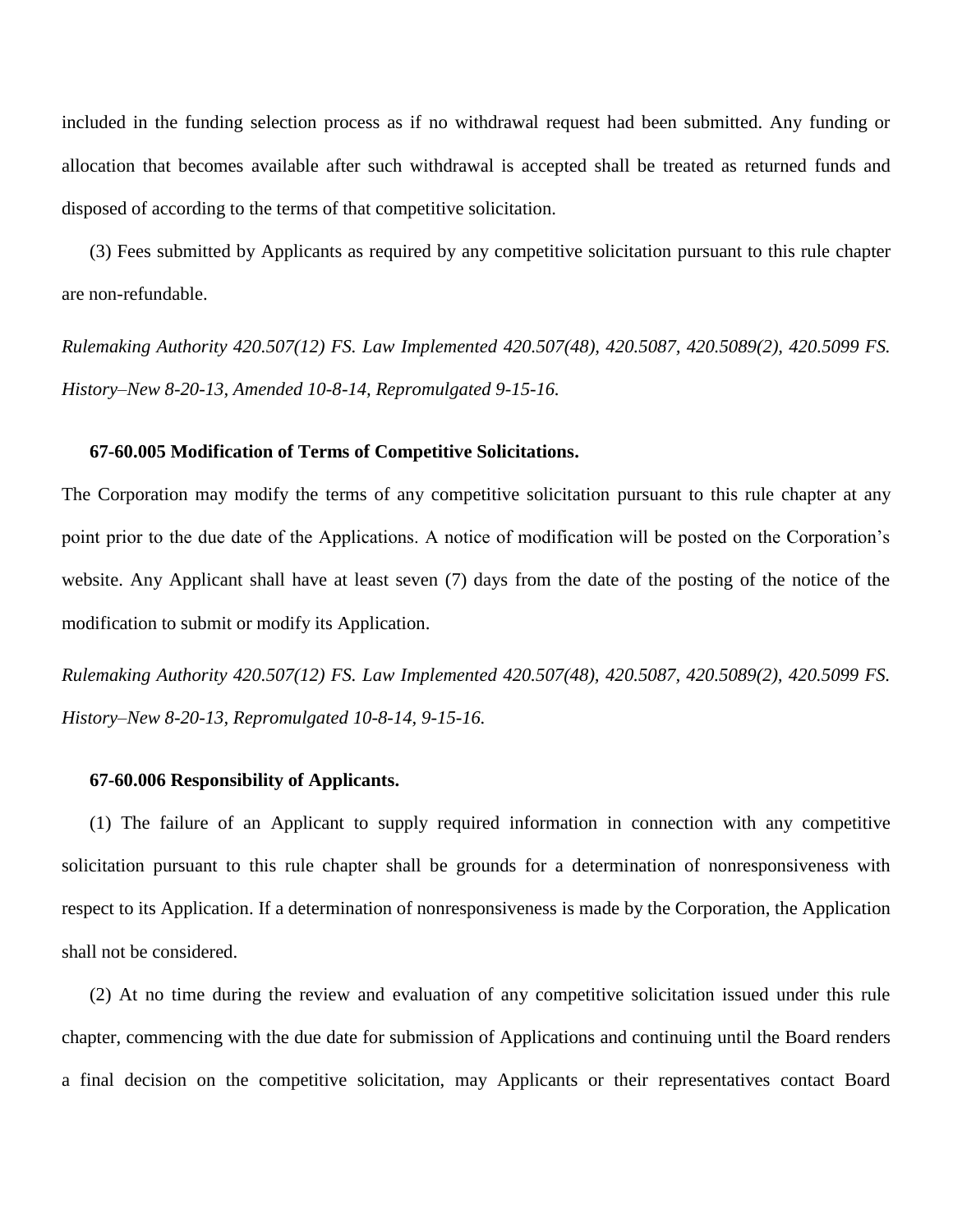members or Corporation staff, except Corporation Legal staff, concerning their own or any other Applicant's Application. If an Applicant or its representative does contact a Board or staff member in violation of this section, the Board shall, upon a determination that such contact was made in an attempt to influence the selection process, disqualify the Application.

*Rulemaking Authority 420.507(12) FS. Law Implemented 420.507(48), 420.5087, 420.5089(2), 420.5099 FS. History–New 8-20-13, Amended 10-8-14, Repromulgated 9-15-16.*

#### **67-60.007 Evaluation of Applications.**

(1) For each competitive solicitation issued pursuant to this rule chapter the Corporation shall establish a scoring committee composed only of employees of the Corporation to evaluate Applications, which scoring committee shall provide findings, recommendations, or both to the Board.

(2) Scoring committee members shall independently evaluate Applications, and shall not communicate with members of the same scoring committee regarding such evaluation, except during meetings noticed and open to the public.

(3) The scoring committee shall conduct one or more public meetings at which the scoring committee members may discuss their evaluation, or present their findings, make recommendations to the Board, or any combination thereof.

*Rulemaking Authority 420.507(12) FS. Law Implemented 420.507(48), 420.5087, 420.5089(2), 420.5099 FS. History–New 8-20-13, Repromulgated 10-8-14, 9-15-16.*

#### **67-60.008 Right to Waive Minor Irregularities.**

The Corporation may waive Minor Irregularities in an otherwise valid Application. Mistakes clearly evident to the Corporation on the face of the Application, such as computation and typographical errors, may be corrected by the Corporation; however, the Corporation shall have no duty or obligation to correct any such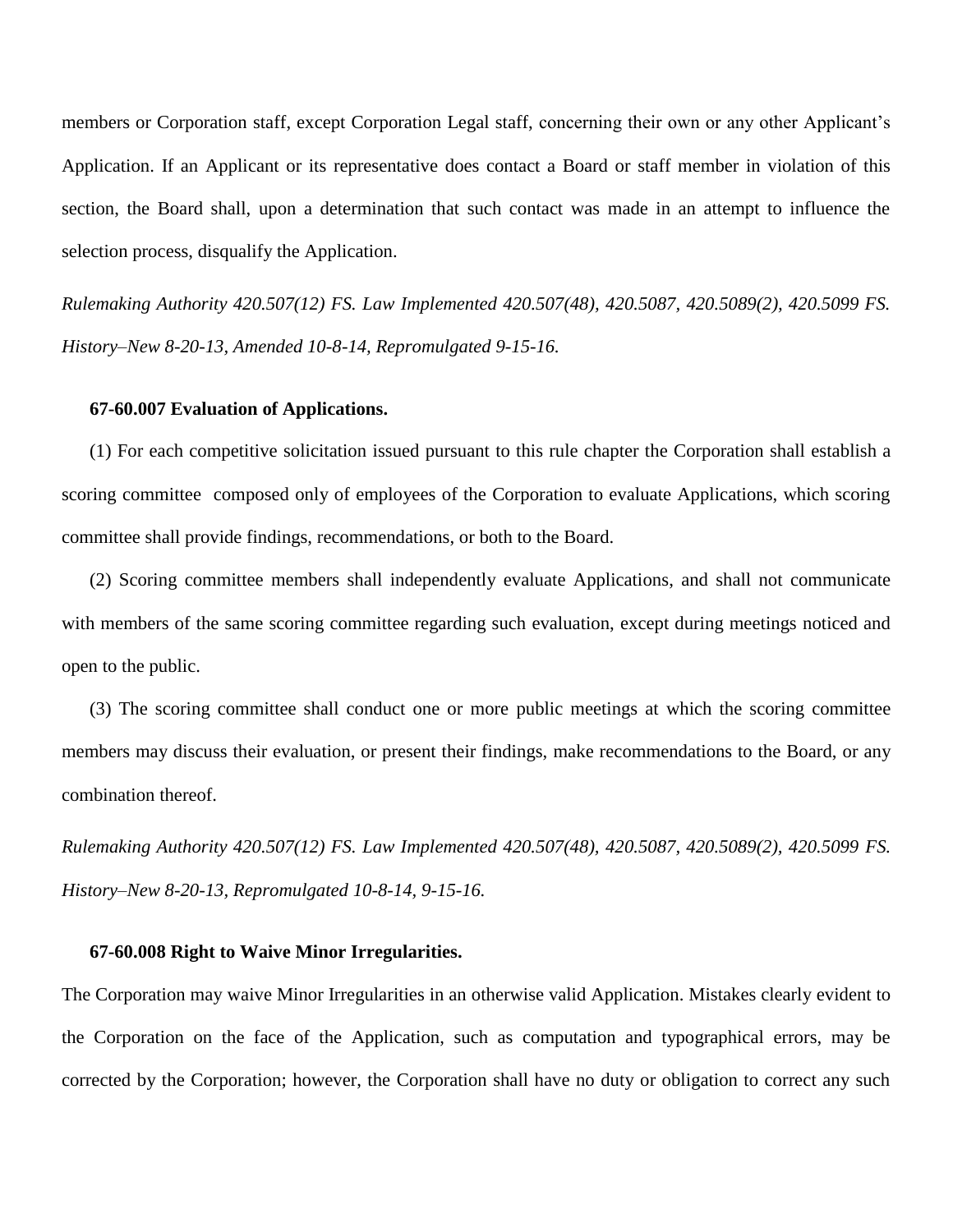mistakes.

*Rulemaking Authority 420.507(12) FS. Law Implemented 420.507(48), 420.5087, 420.5089(2), 420.5099 FS. History–New 8-20-13, Repromulgated 10-8-14, 9-15-16.*

#### **67-60.009 Applicant Administrative Appeal Procedures.**

(1) Interested parties that wish to protest the terms of any competitive solicitation issued pursuant to this rule chapter may only do so pursuant to the procedures set forth in Section 120.57(3), F.S., and Chapter 28- 110, F.A.C.

(2) Applicants not selected for funding under any competitive solicitation issued pursuant to this rule chapter may only protest the results of the competitive solicitation process pursuant to the procedures set forth in Section 120.57(3), F.S., and Chapter 28-110, F.A.C.

(3) In any informal administrative proceeding under this rule and Chapter 28-106, Part III, F.A.C.:

(a) Intervention shall be governed by Rule 28-106.205, F.A.C.; and,

(b) Any party may file objections to a recommended order and a response to any other party's objections. Objections and responses to objections shall be filed with the Corporation Clerk, and copies served upon all parties at the time of filing. Except as agreed otherwise by all parties, objections shall be filed not later than five (5) days from the date the recommended order was filed with the Corporation Clerk, and any response to such objections shall be filed not later than five (5) days from the date the objections were filed with the Corporation Clerk. Objections and responses to objections shall be filed and served exclusively by electronic mail.

(4) For the purposes of Section 120.57(3), F.S., any competitive solicitation issued under this rule chapter shall be considered a "request for proposal."

(5) Applicants initiating administrative proceedings under this rule chapter shall not be required to post a bond.